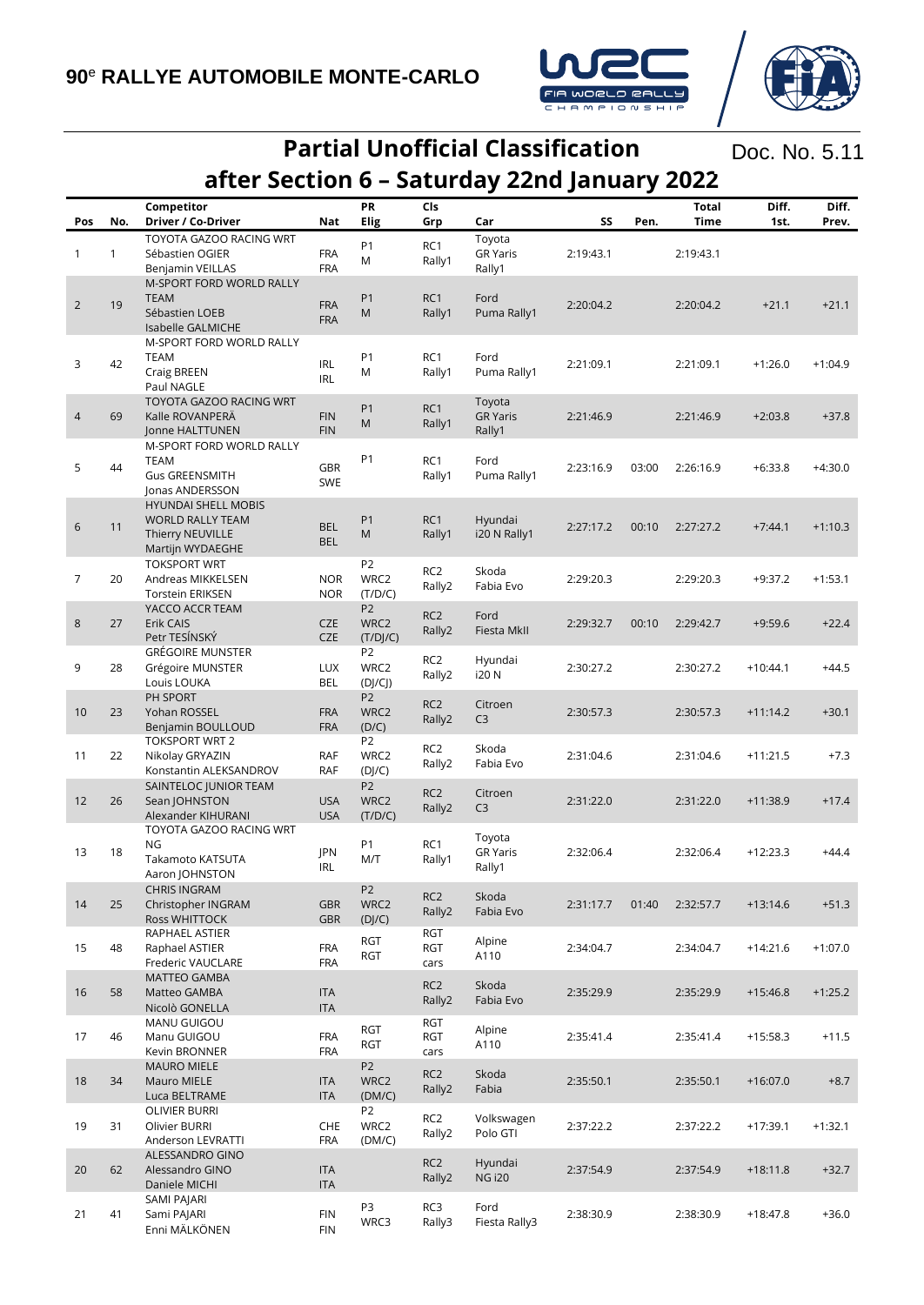



## **Partial Unofficial Classification after Section 6 – Saturday 22nd January 2022**

|     |     | Competitor                               |                          | PR                     | Cls             |                         |           |       | <b>Total</b> | Diff.      | Diff.     |
|-----|-----|------------------------------------------|--------------------------|------------------------|-----------------|-------------------------|-----------|-------|--------------|------------|-----------|
| Pos | No. | Driver / Co-Driver                       | Nat                      | Elig                   | Grp             | Car                     | SS        | Pen.  | Time         | 1st.       | Prev.     |
|     |     | JAN ČERNÝ                                |                          | P <sub>3</sub>         | RC3             | Ford                    |           |       |              |            |           |
| 22  | 45  | Jan ČERNÝ                                | <b>CZE</b>               | WRC3                   | Rally3          | Fiesta Rally3           | 2:38:45.6 |       | 2:38:45.6    | $+19:02.5$ | $+14.7$   |
|     |     | Petr ČERNOHORSKÝ                         | <b>CZE</b>               |                        |                 |                         |           |       |              |            |           |
|     |     | <b>FREDDY LOIX</b>                       |                          | P <sub>2</sub>         | RC <sub>2</sub> | Skoda                   |           |       |              |            |           |
| 23  | 30  | Freddy LOIX                              | <b>BEL</b>               | WRC2                   | Rally2          | Fabia Evo               | 2:39:34.1 |       | 2:39:34.1    | $+19:51.0$ | $+48.5$   |
|     |     | Pieter TSJOEN                            | <b>BEL</b>               | (DM/C)                 |                 |                         |           |       |              |            |           |
| 24  | 29  | JOHANNES KEFERBÖCK<br>Johannes KEFERBÖCK | <b>AUT</b>               | P <sub>2</sub><br>WRC2 | RC <sub>2</sub> | Skoda                   | 2:39:42.1 |       | 2:39:42.1    | $+19:59.0$ | $+8.0$    |
|     |     | <b>Ilka MINOR</b>                        | <b>AUT</b>               | (D/C)                  | Rally2          | Fabia Evo               |           |       |              |            |           |
|     |     | FRANCOIS DELECOUR                        |                          |                        | <b>RGT</b>      |                         |           |       |              |            |           |
| 25  | 47  | François DELECOUR                        | <b>FRA</b>               | <b>RGT</b>             | <b>RGT</b>      | Alpine                  | 2:39:59.4 |       | 2:39:59.4    | $+20:16.3$ | $+17.3$   |
|     |     | Jean Rodolphe GUIGONNET                  | <b>FRA</b>               | <b>RGT</b>             | cars            | A110                    |           |       |              |            |           |
|     |     | TOYOTA GAZOO RACING WRT                  |                          |                        |                 | Toyota                  |           |       |              |            |           |
| 26  | 33  | Elfyn EVANS                              | <b>GBR</b>               | P <sub>1</sub><br>M    | RC1<br>Rally1   | <b>GR Yaris</b>         | 2:40:22.4 |       | 2:40:22.4    | $+20:39.3$ | $+23.0$   |
|     |     | <b>Scott MARTIN</b>                      | <b>GBR</b>               |                        |                 | Rally1                  |           |       |              |            |           |
|     |     | <b>ANTHONY FOTIA</b>                     |                          |                        | RC4             | Renault                 |           |       |              |            |           |
| 27  | 79  | Anthony FOTIA                            | <b>FRA</b>               |                        | Rally4          | Clio Rally4             | 2:41:10.8 |       | 2:41:10.8    | $+21:27.7$ | $+48.4$   |
|     |     | Arnaud DUNAND                            | <b>FRA</b>               |                        |                 |                         |           |       |              |            |           |
|     |     | JEAN-MICHEL RAOUX                        |                          | P <sub>2</sub>         | RC <sub>2</sub> | Volkswagen              |           |       |              |            |           |
| 28  | 37  | Jean-Michel RAOUX<br>Laurent MAGAT       | <b>FRA</b><br><b>FRA</b> | WRC2<br>(DM/CM)        | Rally2          | Polo GTI                | 2:41:20.0 |       | 2:41:20.0    | $+21:36.9$ | $+9.2$    |
|     |     | PHILIPPE BAFFOUN                         |                          |                        |                 |                         |           |       |              |            |           |
| 29  | 55  | Philippe BAFFOUN                         | <b>FRA</b>               |                        | RC <sub>2</sub> | Volkswagen              | 2:41:50.7 | 00:10 | 2:42:00.7    | $+22:17.6$ | $+40.7$   |
|     |     | Charlyne QUARTINI                        | <b>FRA</b>               |                        | Rally2          | Polo GTI                |           |       |              |            |           |
|     |     | MARIJAN GRIEBEL                          |                          |                        |                 |                         |           |       |              |            |           |
| 30  | 74  | Marijan GRIEBEL                          | DEU                      |                        | RC4             | Opel                    | 2:42:23.8 |       | 2:42:23.8    | $+22:40.7$ | $+23.1$   |
|     |     | Alexander RATH                           | <b>DEU</b>               |                        | Rally4          | Corsa Rally4            |           |       |              |            |           |
|     |     | FRÉDÉRIK CASCIANI                        |                          |                        | RC <sub>2</sub> | Skoda                   |           |       |              |            |           |
| 31  | 56  | Frédérik CASCIANI                        | <b>FRA</b>               |                        | Rally2          | Fabia Evo               | 2:42:44.2 |       | 2:42:44.2    | $+23:01.1$ | $+20.4$   |
|     |     | Vincent DELAPLANCHE                      | <b>FRA</b>               |                        |                 |                         |           |       |              |            |           |
|     |     | <b>EAMONN BOLAND</b>                     |                          | P <sub>2</sub>         | RC <sub>2</sub> | Ford                    |           |       |              |            |           |
| 32  | 35  | Eamonn BOLAND                            | <b>IRL</b>               | WRC2                   | Rally2          | Fiesta                  | 2:44:07.4 |       | 2:44:07.4    | $+24:24.3$ | $+1:23.2$ |
|     |     | MJ                                       | <b>IRL</b>               | (DM/CM)                |                 |                         |           |       |              |            |           |
| 33  | 75  | ROBERTO DAPRÀ<br>Roberto DAPRÀ           | <b>ITA</b>               |                        | RC4             | Ford                    | 2:45:36.5 |       | 2:45:36.5    | $+25:53.4$ | $+1:29.1$ |
|     |     | Luca GUGLIELMETTI                        | <b>ITA</b>               |                        | Rally4          | Fiesta                  |           |       |              |            |           |
|     |     | YANIS DESANGLES                          |                          |                        |                 |                         |           |       |              |            |           |
| 34  | 61  | Yanis DESANGLES                          | <b>FRA</b>               |                        | RC <sub>2</sub> | Skoda                   | 2:46:20.6 |       | 2:46:20.6    | $+26:37.5$ | $+44.1$   |
|     |     | Nicolas THERON                           | <b>FRA</b>               |                        | Rally2          | Fabia                   |           |       |              |            |           |
|     |     | SACHA ALTHAUS                            |                          |                        |                 |                         |           |       |              |            |           |
| 35  | 70  | Sacha ALTHAUS                            | CHE                      |                        | RC4<br>Rally4   | Renault<br>Clio Rally4  | 2:48:46.4 |       | 2:48:46.4    | $+29:03.3$ | $+2:25.8$ |
|     |     | Lisiane ZBINDEN                          | CHE                      |                        |                 |                         |           |       |              |            |           |
|     |     | <b>CRISTOPHE CASANOVA</b>                |                          | <b>RGT</b>             | <b>RGT</b>      | Alpine                  |           |       |              |            |           |
| 36  | 53  | Christophe CASANOVA                      | <b>FRA</b>               | <b>RGT</b>             | <b>RGT</b>      | A110                    | 2:49:39.0 |       | 2:49:39.0    | $+29:55.9$ | $+52.6$   |
|     |     | Dominique CORVI                          | <b>FRA</b>               |                        | cars            |                         |           |       |              |            |           |
|     | 40  | FABRIZIO ARENGI                          |                          | P <sub>2</sub><br>WRC2 | RC <sub>2</sub> | Skoda                   |           |       |              |            |           |
| 37  |     | Fabrizio ARENGI<br>Massimiliano BOSI     | <b>ITA</b><br><b>ITA</b> | (DM/C)                 | Rally2          | Fabia Evo               | 2:50:49.1 |       | 2:50:49.1    | $+31:06.0$ | $+1:10.1$ |
|     |     | LUC PISTACHI                             |                          |                        |                 |                         |           |       |              |            |           |
| 38  | 60  | Luc PISTACHI                             | <b>FRA</b>               |                        | RC <sub>2</sub> | Skoda                   | 2:51:31.8 |       | 2:51:31.8    | $+31:48.7$ | $+42.7$   |
|     |     | Laëtitia AUTHIER                         | <b>FRA</b>               |                        | Rally2          | Fabia                   |           |       |              |            |           |
|     |     | <b>STYVE JUIF</b>                        |                          |                        |                 |                         |           |       |              |            |           |
| 39  | 76  | Styve JUIF                               | FRA                      |                        | RC4<br>Rally4   | Renault<br>Clio Rally4  | 2:53:14.5 |       | 2:53:14.5    | $+33:31.4$ | $+1:42.7$ |
|     |     | Maxime BIEGALKE                          | <b>FRA</b>               |                        |                 |                         |           |       |              |            |           |
|     |     | <b>GHJUVANNI ROSSI</b>                   |                          |                        | RC5             | Renault                 |           |       |              |            |           |
| 40  | 80  | Ghjuvanni ROSSI                          | <b>FRA</b>               |                        | Rally5          | Clio RS Line            | 2:53:40.9 |       | 2:53:40.9    | $+33:57.8$ | $+26.4$   |
|     |     | Maxime MARTINI                           | <b>FRA</b>               |                        |                 |                         |           |       |              |            |           |
|     |     | FRÉDÉRIC ROSATI                          | <b>FRA</b>               | P <sub>2</sub><br>WRC2 | RC <sub>2</sub> | Hyundai                 |           |       |              |            |           |
| 41  | 36  | Frédéric ROSATI<br>Philippe MARCHETTO    | <b>FRA</b>               | (DM/CM)                | Rally2          | i20 N                   | 2:49:45.6 | 04:10 | 2:53:55.6    | +34:12.5   | $+14.7$   |
|     |     | <b>ENRICO BRAZZOLI</b>                   |                          |                        |                 |                         |           |       |              |            |           |
| 42  | 43  | Enrico BRAZZOLI                          | <b>ITA</b>               | P <sub>3</sub>         | RC3             | Ford                    | 2:54:10.0 |       | 2:54:10.0    | $+34:26.9$ | $+14.4$   |
|     |     | Manuel FENOLI                            | <b>ITA</b>               | WRC3                   | Rally3          | Fiesta Rally3           |           |       |              |            |           |
|     |     | ESTEBAN VALLÍN                           |                          |                        |                 |                         |           |       |              |            |           |
| 43  | 85  | Esteban VALLÍN                           | ESP                      |                        | RC5<br>Rally5   | Renault<br>Clio RS Line | 2:55:17.0 |       | 2:55:17.0    | +35:33.9   | $+1:07.0$ |
|     |     | Borja ODRIOZOLA                          | ESP                      |                        |                 |                         |           |       |              |            |           |
|     |     | PIERRE TANCI                             |                          |                        | RC4             | Renault                 |           |       |              |            |           |
| 44  | 77  | Pierre TANCI                             | <b>FRA</b>               |                        | Rally4          | Clio Rally4             | 2:57:27.5 |       | 2:57:27.5    | $+37:44.4$ | $+2:10.5$ |
|     |     | Sébastien MALET                          | <b>FRA</b>               |                        |                 |                         |           |       |              |            |           |